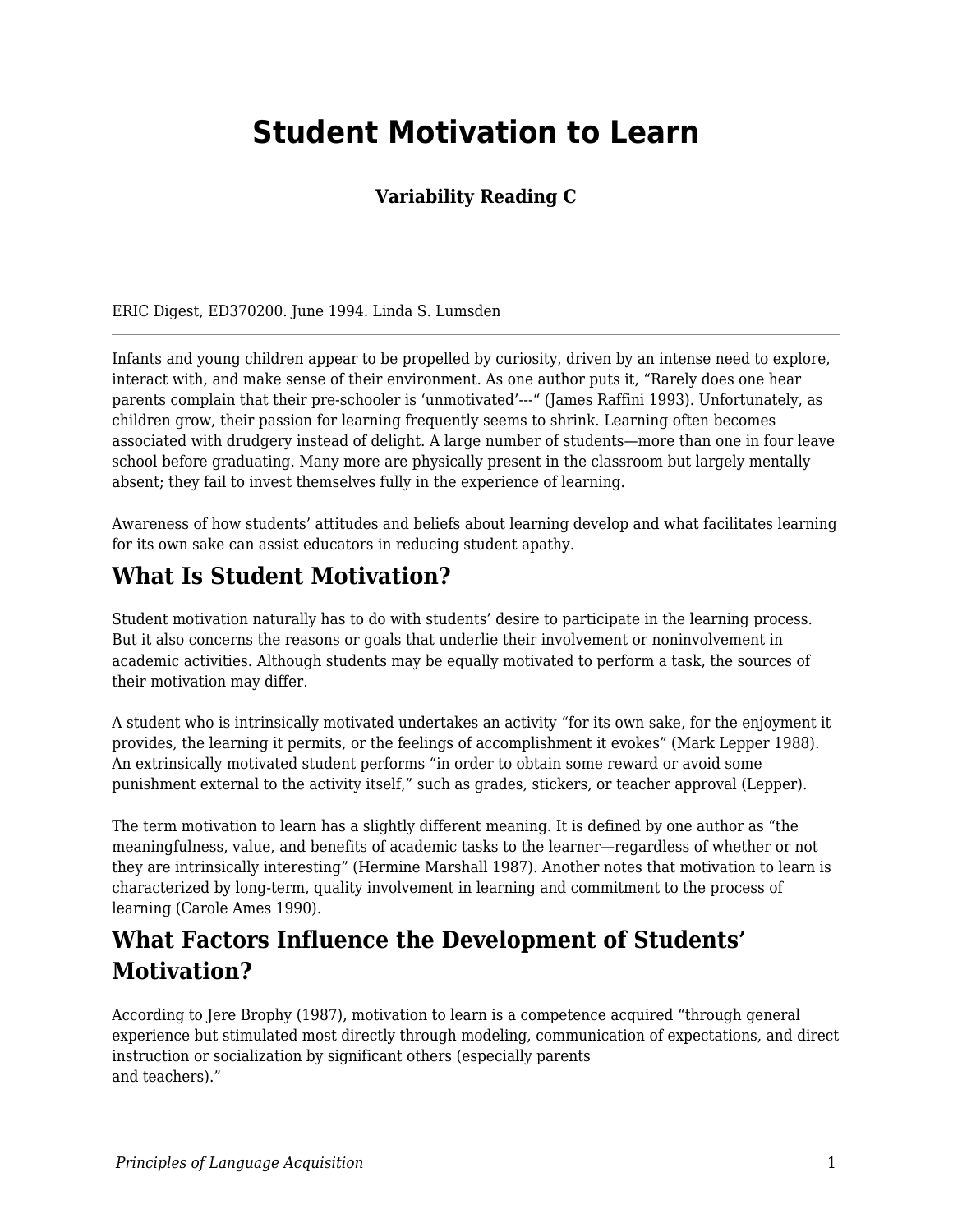Children's home environment shapes the initial constellation of attitudes they develop toward learning. When parents nurture their children's natural curiosity about the world by welcoming their questions, encouraging exploration, and familiarizing them with resources that can enlarge their world, they are giving their children the message that learning is worthwhile and frequently fun and satisfying.

When children are raised in a home that nurtures a sense of self-worth, competence, autonomy, and self-efficacy, they will be more apt to accept the risks inherent in learning. Conversely, when children do not view themselves as basically competent and able, their freedom to engage in academically challenging pursuits and capacity to tolerate and cope with failure are greatly diminished.

Once children start school, they begin forming beliefs about their school-related successes and failures. The sources to which children attribute their successes (commonly effort, ability, luck, or level of task difficulty) and failures (often lack of ability or lack of effort) have important implications for how they approach and cope with learning situations.

The beliefs teachers themselves have about teaching and learning and the nature of the expectations they hold for students also exert a powerful influence (Raffini). As Deborah Stipek (1988) notes, "To a very large degree, students expect to learn if their teachers expect them to learn."

Schoolwide goals, policies, and procedures also interact with classroom climate and practices to affirm or alter students' increasingly complex learning-related attitudes and beliefs. And developmental changes comprise one more strand of the motivational web. For example, although young children tend to maintain high expectations for success even in the face of repeated failure, older students do not. And although younger children tend to see effort as uniformly positive, older children view it as a "double-edged sword" (Ames). To them, failure following high effort appears to carry more negative implications—especially for their self-concept of ability—than failure that results from minimal or no effort.

### **Are There Advantages to Intrinsic Motivation?**

Does it really matter whether students are primarily intrinsically or extrinsically oriented toward learning? A growing body of evidence suggests that it does. When intrinsically motivated, students tend to employ strategies that demand more effort and that enable them to process information more deeply (Lepper).

J. Condry and J. Chambers (1978) found that when students were confronted with complex intellectual tasks, those with an intrinsic orientation used more logical information-gathering and decision-making strategies than did students who were extrinsically oriented.

Students with an intrinsic orientation also tend to prefer tasks that are moderately challenging, whereas extrinsically oriented students gravitate toward tasks that are low in degree of difficulty. Extrinsically oriented students are inclined to put forth the minimal amount of effort necessary to get the maximal reward (Lepper).

Although every educational activity cannot, and perhaps should not, be intrinsically motivating, these findings suggest that when teachers can capitalize on existing intrinsic motivation, there are several potential benefits.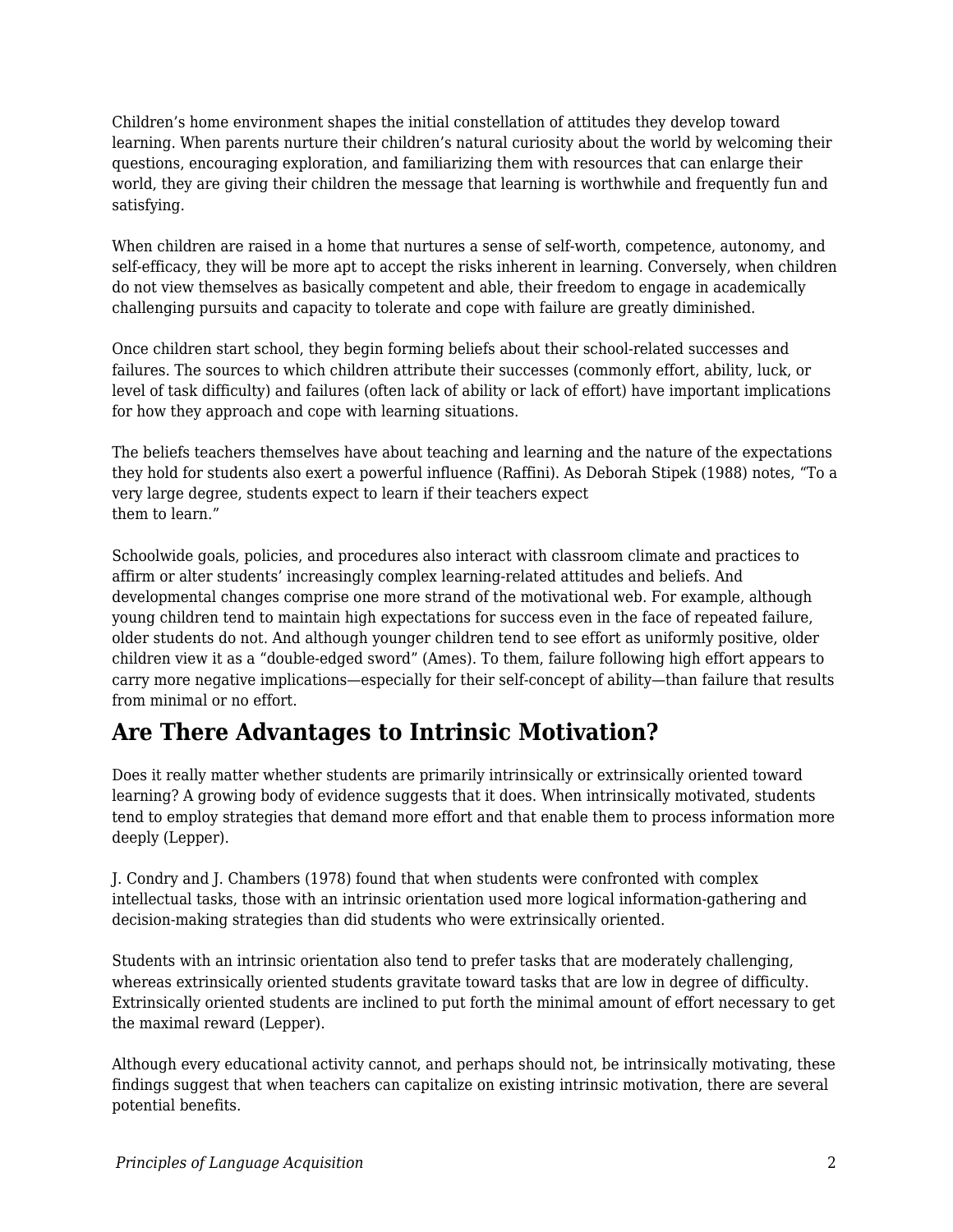## **How Can Motivation to Learn Be Fostered in the School Setting?**

Although students' motivational histories accompany them into each new classroom setting, it is essential for teachers to view themselves as "active socialization agents capable of stimulating . . . student motivation to learn" (Brophy 1987).

Classroom climate is important. If students experience the classroom as a caring, supportive place where there is a sense of belonging and everyone is valued and respected, they will tend to participate more fully in the process of learning.

Various task dimensions can also foster motivation to learn. Ideally, tasks should be challenging but achievable. Relevance also promotes motivation, as does "contextualizing" learning, that is, helping students to see how skills can be applied in the real world (Lepper). Tasks that involve "a moderate amount of discrepancy or incongruity" are beneficial because they stimulate students' curiosity, an intrinsic motivator (Lepper).

In addition, defining tasks in terms of specific, short-term goals can assist students to associate effort with success (Stipek). Verbally noting the purposes of specific tasks when introducing them to students is also beneficial (Brophy 1986).

Extrinsic rewards, on the other hand, should be used with caution, for they have the potential for decreasing existing intrinsic motivation.

What takes place in the classroom is critical, but "the classroom is not an island" (Martin Maehr and Carol Midgley 1991). Depending on their degree of congruence with classroom goals and practices, schoolwide goals either dilute or enhance classroom efforts. To support motivation to learn, schoollevel policies and practices should stress "learning, task mastery, and effort" (Maehr and Midgley) rather than relative performance and competition.

### **What Can Be Done to Help Unmotivated Students?**

The first step is for educators to recognize that even when students use strategies that are ultimately self-defeating (such as withholding effort, cheating, procrastination, and so forth), their goal is actually to protect their sense of self-worth (Raffini).

A process called attribution retraining, which involves modeling, socialization, and practice exercises, is sometimes used with discouraged students. The goals of attribution retraining are to help students to (1) concentrate on the tasks rather than becoming distracted by fear of failure; (2) respond to frustration by retracing their steps to find mistakes or figuring out alternative ways of approaching a problem instead of giving up; and (3) attribute their failures to insufficient effort, lack of information, or reliance on ineffective strategies rather than to lack of ability (Brophy 1986).

Other potentially useful strategies include the following: portray effort as investment rather than risk, portray skill development as incremental and domain-specific, focus on mastery (Brophy 1986).

Because the potential payoff—having students who value learning for its own sake—is priceless, it is crucial for parents, teachers, and school leaders to devote themselves fully to engendering,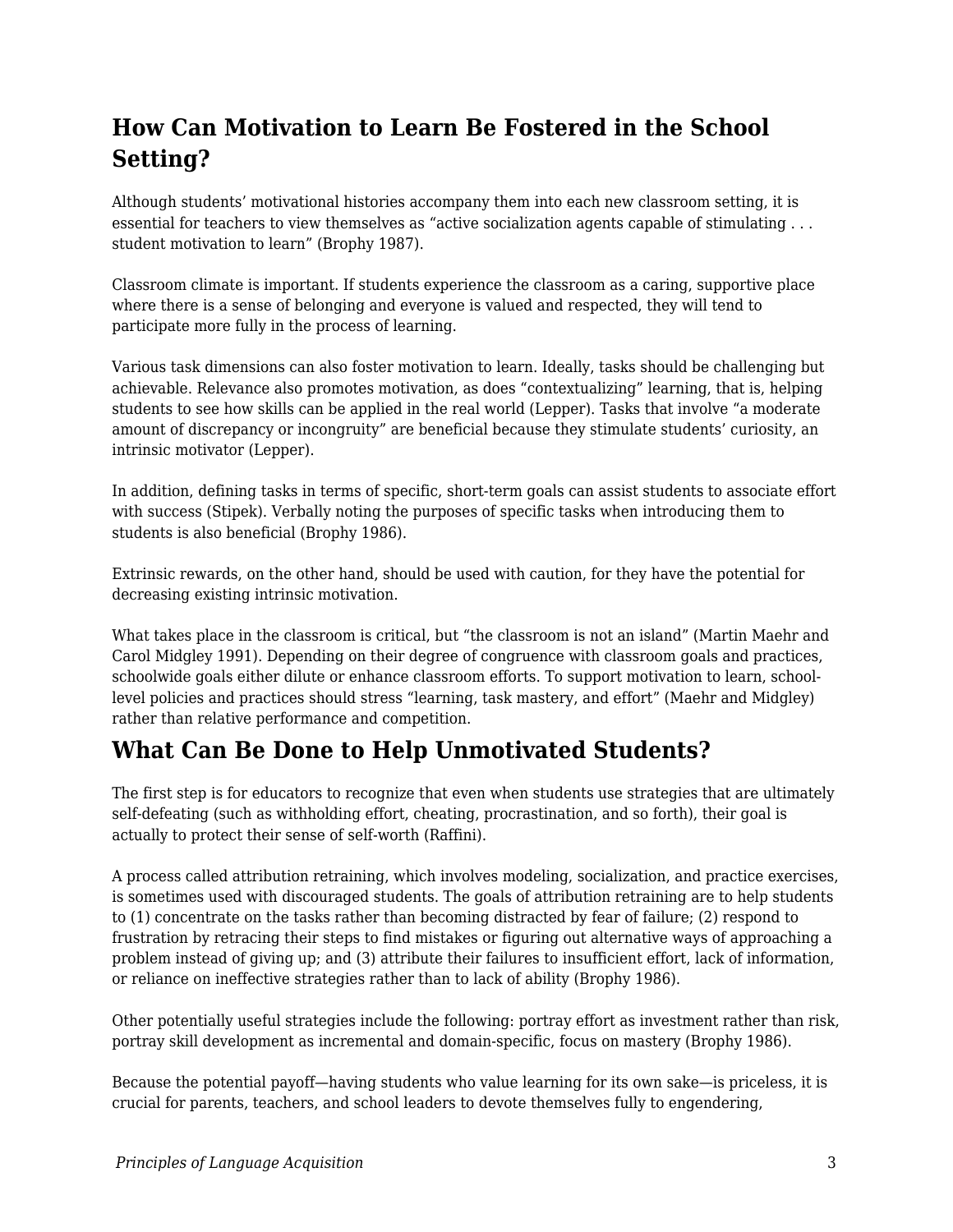maintaining, and rekindling students' motivation to learn.

#### **Resources:**

Ames, Carole A. "Motivation: What Teachers Need to Know." Teachers College Record 91, 3 (Spring 1990): 409–21.

Brophy, Jere. On Motivating Students. Occasional Paper No. 101. East Lansing, Michigan: Institute for Research on Teaching, Michigan State University, October 1986. 73 pages. ED 276 724.

——— . "Synthesis of Research on Strategies for Motivating Students To Learn." Educational Leadership (October 1987): 40-48. EJ 362 226.

Condry, J., and J. Chambers. "Intrinsic Motivation and the Process of Learning." In The Hidden Costs of Reward, edited by M.R. Lepper and D. Greene. 61–84. Hillsdale, New Jersey: Lawrence Erlbaum Associates, Inc., 1978.

Lepper, Mark R. "Motivational Considerations in the Study of Instruction." Cognition and Instruction 5, 4 (1988): 289–309.

Maehr, Martin L., and Carol Midgley. "Enhancing Student Motivation: A Schoolwide Approach." Educational Psychologist 26, 3 & 4 (1991): 399–427.

Marshall, Hermine H. "Motivational Strategies of Three Fifth-Grade Teachers." The Elementary School Journal 88, 2 (November 1987): 135–50. EJ 362 747.

Raffini, James. Winners Without Losers: Structures and Strategies for Increasing Student Motivation to Learn. Boston: Allyn and Bacon, 1993. 286 pages.

Stipek, Deborah. Motivation to Learn: From Theory to Practice. Englewood Cliffs, New Jersey: Prentice Hall, 1988. 178 pages.

\* \* \*

For Further Information ERIC Clearinghouse on Educational Management 5207 University of Oregon Department of Education—Agate Hall Eugene, OR 97403-5207 (503) 346-5044 This publication was prepared with funding from the Office of Educational Research and Improvement, U.S. Department of Education, under contract No. RR93002006. The ideas and opinions expressed in this Digest do not necessarily reflect the positions or policies of OERI, ED, or the Clearinghouse. This Digest is in the public domain and may be freely reproduced.

Title: Student Motivation To Learn. ERIC Digest, Number 92. Document Type: Information Analyses—-ERIC Information Analysis Products (IAPs) (071); Information Analyses—-ERIC Digests (Selected) in Full Text (073);